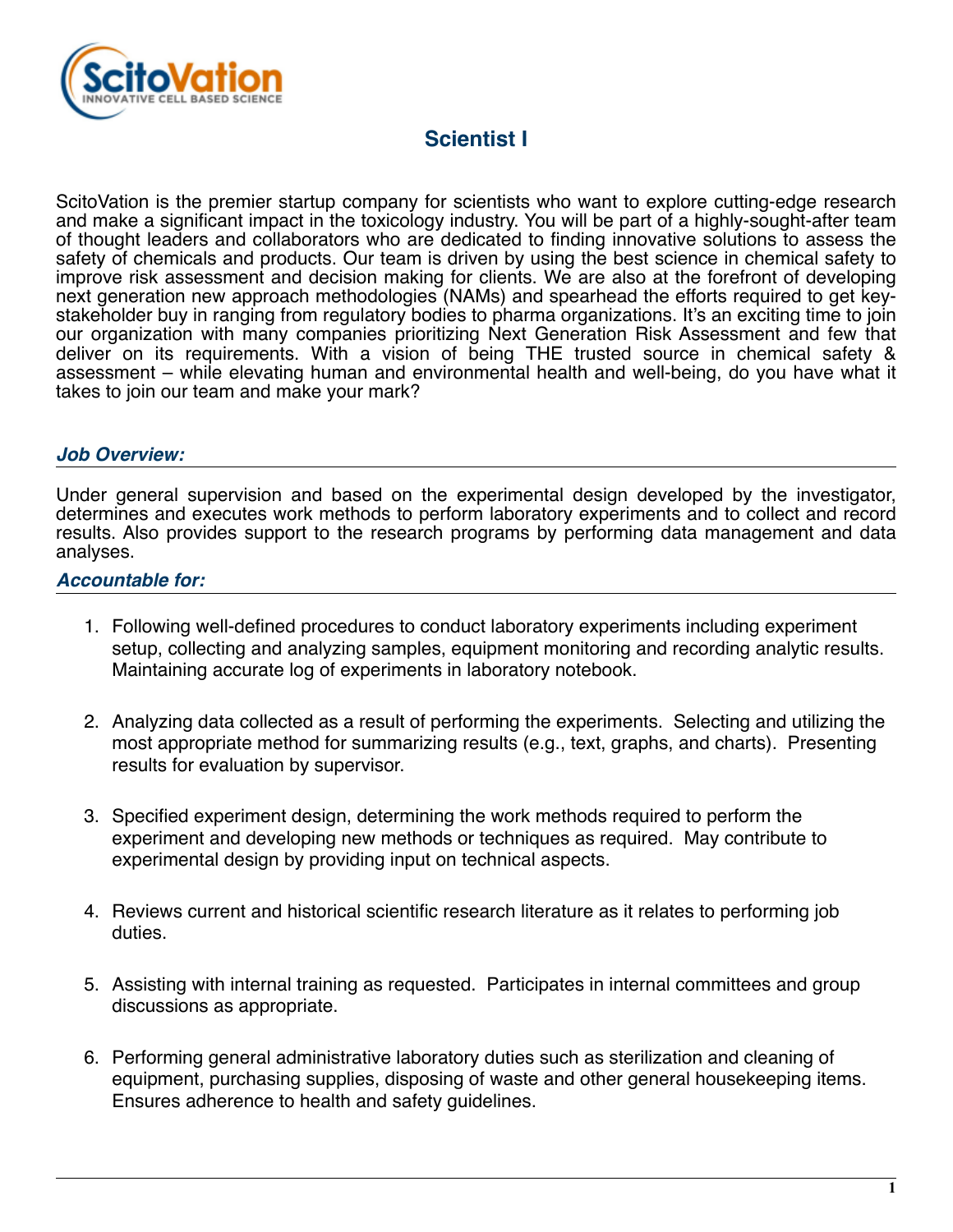

- 7. Performing data manipulation and analyses including deriving frequencies, lists data subsets and descriptive statistics such as means, graphs and charts, developing statistical models and conducting significance testing. Writes original software programs required to perform the data and manipulation and analysis.
- 8. Developing data sets for analyses and performs data management required to develop these data sets including procedures such as collecting data; planning, entering or supervising the entry of data; writing software programs to enter data; reconciling data; verifying data quality.
- 9. Maintenance activities of cell cultures.
- 10.Meeting with senior laboratory staff to interpret data and discuss improvements to protocols.

# *Education and Experience:*

BS in chemistry, biology, toxicology, biochemistry or equivalent related degree is required. This position is entry level to 2 years experience.

# *Competencies and Behaviors:*

- Must have excellent writing, organization and verbal communication skills
- Work independently and with cross-functional teams
- Ability to multitask and meet existing deadlines
- Must be detail conscious and organized
- Must possess excellent time management skills
- Able to anticipate problems and implement mitigation strategies.
- Efficient, driven, willing to go the extra mile
- Leadership and initiative
- Positive attitude
- Analytical and critical thinking skills
- Customer focused
- Adaptable
- High degree of integrity

# *Skills and Abilities:*

- Maintain and treat cell cultures, freeze back cells for stock, prepare cells for data collection, basic cell media formulation and chemical dilution calculations
- Pipetting proficiency
- Plate reader assays
- Nucleic acid purification
- cDNA synthesis
- Quantitative real-time PCR
- Gel electrophoresis
- Basic statistics